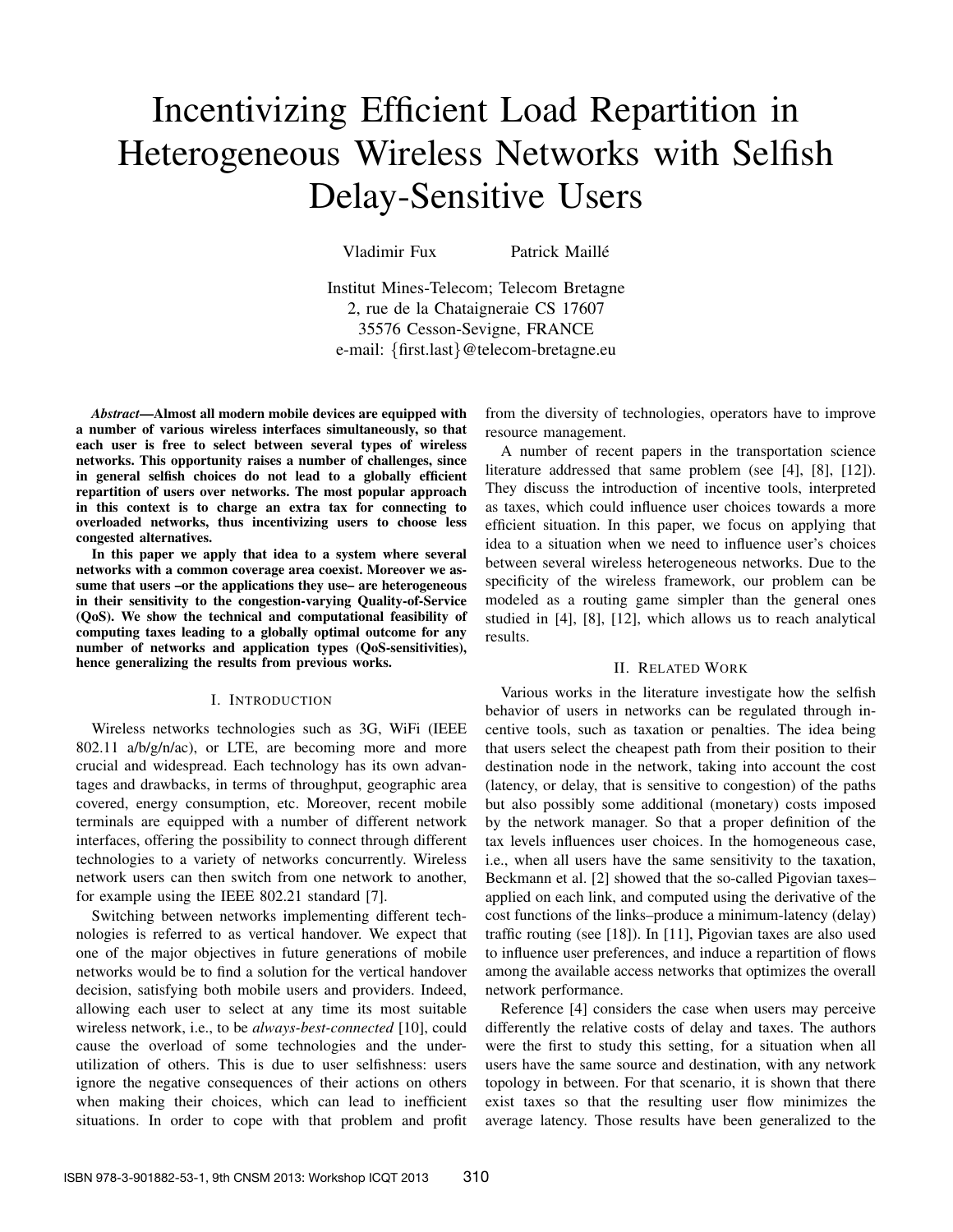multicommodity setting (i.e., several source-destination pairs) in [12], [13]. A constructive proof is given to show that taxes inducing the minimum average latency multicommodity flow exist for both the cases of elastic (i.e., cost-dependent) and nonelastic demands.

In the articles evoked above, users are sensitive to the latency caused by congestion; however there are several papers where other congestion-dependent costs are considered. In [3], three different cost functions are proposed: two of them depend both on the interference level and the transmission rate, and the third one depends only on the interference level. In [17] users are supposed to have information about the geographical locations and current loads of network access points, and are able to move between the coverage areas of different networks. Thus users face a trade-off between the load level of their current access point and the distance they have to travel. In both works, the authors take into account only the user behavior, i.e., mobile users select the access network selfishly, hence a noncooperative game. The interaction between mobile users and the operator is not considered there, while in the current paper we consider the impact of the operator's actions (the incentives).

A totally different approach is to seek for an optimal *user admission* policy in a network, through SMDPs (Semi Markov Decision Processes). This approach is applied to the problem of global expected throughput maximization with the help of a central controller (taking admission decisions) in [5], [6], [14]. The methods consider that the user arrival process and the time spent in the network are known stochastically. An admission policy maximizing total throughput can then be derived. However, the presence of an authority making decisions instead of users could be perceived negatively. In our model, users make their own choices, the operator's intervention consisting only in adding incentives.

#### III. MODEL AND PROBLEM FORMULATION

We consider a system with  $n$  heterogeneous wireless networks covering the same area. This model is a generalization of the one in [9] where only two networks and two user (or application) classes were considered. The users situated in the common coverage area of these networks seek for an Internet connection. We assume that they could easily handover from one network to another, thus choosing at every moment the most suitable one. Users select which network to connect to based on the QoS they experience and on the prices charged by the network owner. We investigate how users make their decisions, what is the outcome of these decisions, how far that outcome is from the optimum situation from the point of view of the network owner, and, finally, how the network owner could stimulate users to act efficiently.

A typical application case of our approach is that of network off-loading, with the objective to reach the most efficient load balance between indoor and outdoor coverage technologies.

#### *A. Mathematical formulation*

We identify all parameters related to a specific network  $i$ through the use of the lower index  $_i$ , for  $1 \leq i \leq n$ . Each network *i* has a QoS-related cost function  $\ell_i(f_i)$  that we will call the latency function, where  $f_i$  is the flow (cumulated throughput) on network  $i$ . All networks are owned by the same provider, which is aiming to minimize some cost function and could influence users behavior through charging a tax  $\tau_i$  on each network i.

We assume a total user demand  $D$  coming from users' applications. Since QoS requirements can vary depending on the applications used and on user preferences, the trade-offs between QoS and monetary cost shall differ, which we model through the sensitivity to the monetary cost (or equivalently, the ratio of the price sensitivity to the latency sensitivity). We can represent this variability by considering price sensitivities of *users* and price sensitivities of *applications*, so that each pair (*user,application*) would lead to a specific sensitivity value. Assuming a finite number of application types and of user types, we would have a finite number of overall sensitivities. To simplify notations, without loss of generality we will treat a user running  $q$  applications with different requirements as q separate users, each one running one application. Therefore from now on we only evoke users, each one having a given price sensitivity. This simplification can be done because the interactions among flows from a single user are negligible due to a non-atomicity assumption explained below: no user can improve his utility by coordinating his own flows, so we can treat those flows as being issued by distinguished (noncooperating) users.

We consider  $m$  classes of users, implying that users from the same class have the same price sensitivity value. We write all the parameters related to class j with the upper index  $j$ ,  $1 \leq j \leq m$ ; users in class j have tax sensitivity  $\alpha^{j} \geq 0$  and the total demand from class-j users is denoted by  $d^j$ , so that  $\sum_{j=1}^m d^j = D.$ 

We assume that the cost perceived by a class- $j$  user connected to network  $i$  is a combination of QoS (through the latency function) and price

$$
C_i^j(f) = \ell_i(f_i) + \alpha^j \tau_i,\tag{1}
$$

and that every user seeks for a connection which minimizes this cost. The following assumption specifies the type of latency functions we use in our model:

Assumption A: Each network  $i$  has a capacity  $c_i$ , and a load-sensitive latency function corresponding to the mean sojourn time in an M/M/1 queue:

$$
\ell_i(f_i) = \begin{cases} (c_i - f_i)^{-1} & \text{if } f_i < c_i, \\ \infty & \text{if } f_i \ge c_i, \end{cases} \tag{2}
$$

with  $f_i$  the total flow on network i.

With this type of latency function we also have to assume that  $D < \sum_{i=1}^{n} c_i$ , in other words the aggregated capacity is enough to treat all demand. We assume that the provider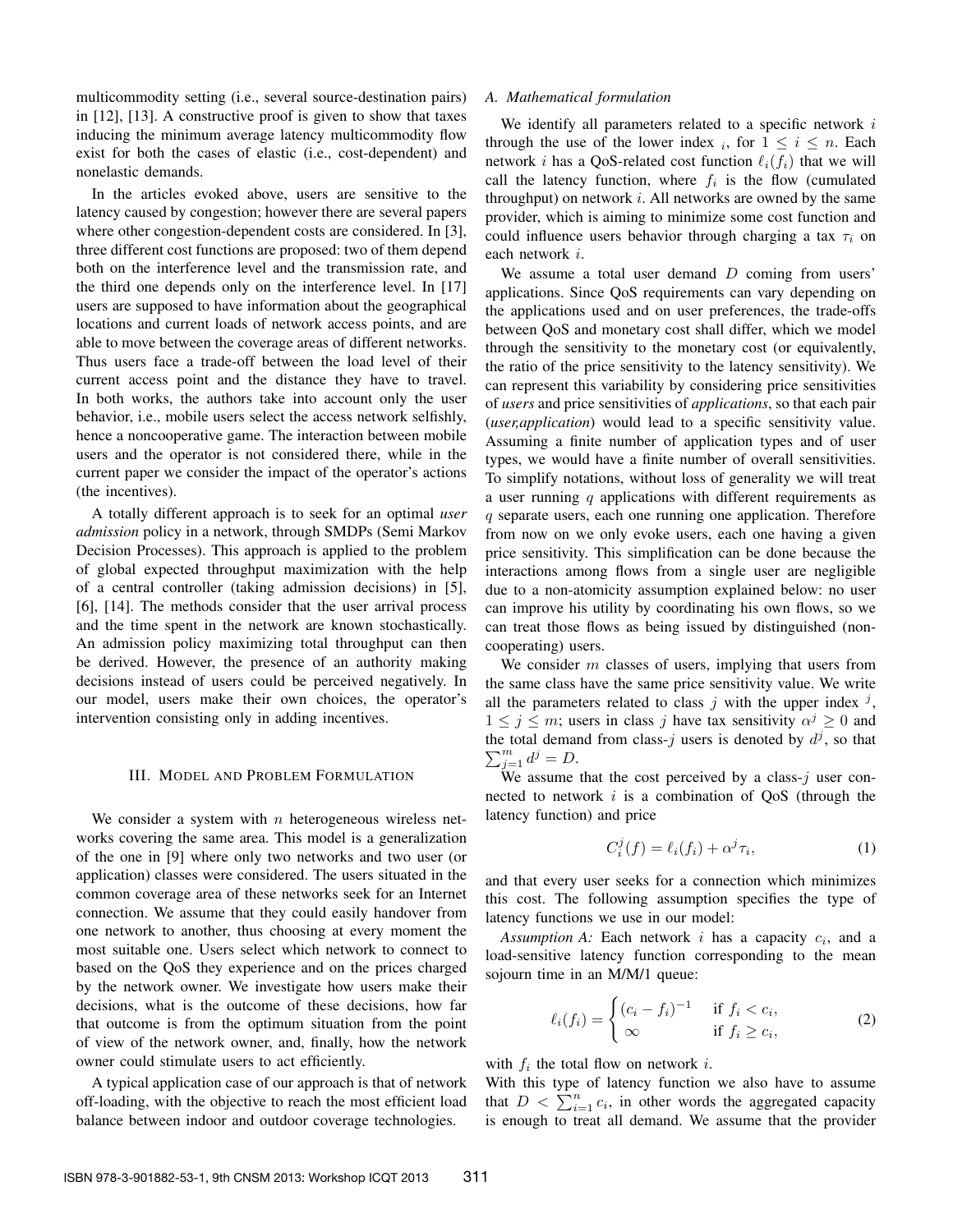owning all considered networks is interested in minimizing the social cost (or total cost) expressed as:

$$
C(f) = \sum_{i=1}^{n} f_i \ell_i(f_i),
$$
 (3)

where  $f = (f_1, \ldots, f_n)$  is the flow distribution vector, with  $\sum_{i=1}^{n} f_i = D$ . That cost corresponds to the aggregated latencies undergone by users.

#### *B. Routing game interpretation*

Assuming that only radio links incur QoS-related costs (i.e., latency), the setting described above could be seen as a routing problem, with a common source for all users, represented by the common coverage area of the networks, and one common destination (the Internet). Each user forwards his flow through one of n routes, which are the n networks, with a routing cost equal to the cost in (1), as depicted in Figure 1. When users selected their route, their interactions form a *noncooperative routing game*.



Fig. 1. Logic representation of the network selection problem as a routing problem: the perceived cost on each route  $i$  depends on the load  $f_i$  and the tax  $\tau_i$ , but also on the user type j through the sensitivity  $\alpha^j$ .

In this paper we assume that users are *non-atomic* [1], i.e., the individual impact of each player on the network loads is negligible. Those games have been extensively studied since the seminal work of Wardrop [19]. In particular, for our routing game there are theoretical results proving the existence of optimal taxes, i.e., taxes driving the system to a situation with minimum social cost [12]. For the specific latency functions considered in this paper, we find an analytical expression for those optimal taxes.

Note that our model does not include network attachment costs: adding such costs (possibly different among networks) would affect the attachment decisions of users but also possibly deter them from performing vertical handovers during the connection (due to varying network conditions over time). Such considerations are left for future work.

### *C. The case of several providers*

In this paper we consider that all networks are owned and controlled by the same entity, that we call the provider. The objective for the provider here is to make the best use of the network resource, in the sense of the aggregated user cost of Equation (3). Hence the provider is not directly driven by revenue, the taxes imposed on network are only used as incentives to reach the best flow repartition.

Considering several providers managing the different networks would totally change the paradigm, since those providers would compete to attract customers and make revenue, and would use taxes for that purpose. We would then have a non-cooperative game played among providers deciding their tax levels, and anticipating user reactions when making those decisions. Such situations of competing providers have been studied in [15] with cost functions similar to ours, but with few positive analytical results: even the existence of a Nash equilibrium of the tax-setting game is not guaranteed. However, if such an equilibrium exists, it can reasonably be expected to benefit to users (a general property of competition) with respect to a case where a single entity controls all networks and sets prices to maximize revenue (not the case treated here).

The case when several providers perfectly cooperate to optimize network usage would be equivalent to the oneprovider case. However there are some in-between situations, where providers may partially compete and cooperate: for example they may have roaming agreements, or may have to share the capacity of their access networks. Those aspects are partially treated in [16] but would deserve more attention.

# IV. USER EQUILIBRIUM AND OPTIMAL SITUATIONS

In this section we define the user equilibrium of the routing game, and compare the equilibrium without taxes to an optimal situation from the point of view of social cost (3). To simplify notations, we assume without loss of generality that: *Assumption B:*

1) 
$$
c_1 \geq c_2 \geq \ldots \geq c_n
$$
  
2) 
$$
\alpha^1 < \alpha^2 < \ldots < \alpha^m
$$

#### *A. User equilibrium*

When users act selfishly, each one choosing a network minimizing his individual cost (1), then the game has an equilibrium, i.e., a situation such that no user can reduce his cost by a route change. We call that situation *user equilibrium* or *Wardrop equilibrium*, and it is characterized by Wardrop's principle [19].

*Definition 1:* A Wardrop equilibrium is a flow repartition  $f = (f_i^j)_{1 \le i \le n, 1 \le j \le m}$ , such that  $\begin{cases} f_i^j \ge 0 & \forall i, j \ f_i^j = \sum_{j=1}^n f_j^j & \forall i, j \end{cases}$  $d^j = \sum_{i=1}^n f_i^j \quad \forall j$ and such that

$$
\forall i, i', j \qquad f_i^j > 0 \Rightarrow \ell_i(f_i) + \alpha^j \tau_i \le \ell_{i'}(f_{i'}) + \alpha^j \tau_{i'}, \tag{4}
$$

with  $f_i = \sum_{j=1}^m f_i^j$ . The quantity  $f_i^j$  represents the flow from class-j users that is routed through network i (recall that  $d^j$ is the total flow of class- $j$  users).

In other words, at a Wardrop equilibrium, the cost of each used route is lower (for the users taking that route) than the cost of any other.

# *B. User equilibrium without taxes*

Consider the case when the provider does not charge taxes for using his networks (or equivalently all taxes are the same), and thus users make their choices without any intervention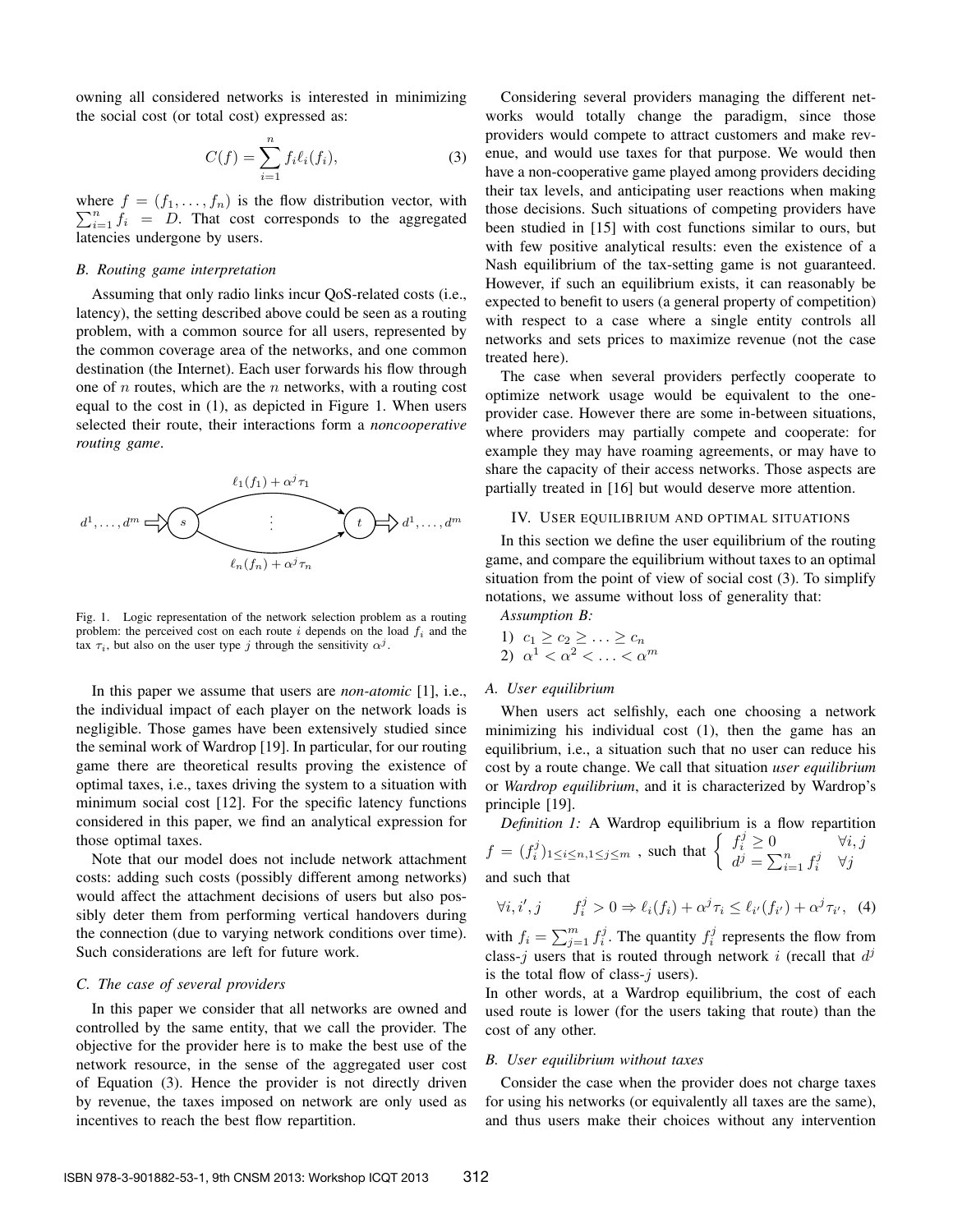from the provider. Then the flows at a Wardrop equilibrium have the form stated in the following proposition.

*Proposition 1:* Under Assumptions A and B, at a Wardrop equilibrium  $f^{WE}$  with no taxes being applied, we have:

$$
f_i^{\text{WE}} = \begin{cases} \frac{D - \sum_{q=1}^t c_q + t c_i}{t} & \text{if } i \le t, \\ 0 & \text{otherwise,} \end{cases}
$$
 (5)

where  $1 \le t \le n$  is the maximum index for which

$$
D - \sum_{i=1}^{t} c_i + tc_t > 0,
$$
\n(6)

and represents the number of used networks.

The proof comes quite directly from Definition 1, since without taxes all users should perceive the same cost on all used routes. The proof details are omitted due to lack of space.

Proposition 1 provides a way to compute the equilibrium flows (in a time linear in the number  $n$  of flows).

# *C. Optimal situation*

In this section we investigate the optimum situation, which we later intend to reach by introducing appropriate taxes. An optimal flow assignment  $f^{\text{opt}} = (\tilde{f}_1^{\text{opt}}, \dots, \tilde{f}_n^{\text{opt}})$  which minimizes social cost (3) is the solution of the following mathematical program:

$$
\min_{f_1, ..., f_n} \sum_{i=1}^n f_i \ell_i(f_i)
$$
\n(7)

$$
\text{s.t. } \begin{cases} \sum_{i=1}^{n} f_i = D \\ f_i \ge 0, \text{ for } i = 1, \dots, n \end{cases} \tag{8}
$$

Note that this problem does not distinguish among user classes, it only involves aggregate flows on each network. With the specific latency functions (2) we can express the optimal flows analytically.

*Proposition 2:* Optimal flows  $(f_i^{\text{opt}})_{1 \le i \le n}$  minimizing (3) are unique and given by:

$$
f_i^{\text{opt}} = \begin{cases} c_i - \frac{\sqrt{c_i} (\sum_{j=1}^k c_j - D)}{\sum_{j=1}^k \sqrt{c_j}} & \text{if } i \leq k, \\ 0 & \text{otherwise,} \end{cases}
$$
(9)

where  $1 \leq k \leq n$  is the maximum index for which

$$
c_i - \frac{\sqrt{c_i}(\sum_{j=1}^k c_j - D)}{\sum_{j=1}^k \sqrt{c_j}} \ge 0.
$$
 (10)

# *Proof:* We apply the following result from [2]:

*Lemma 1 (Beckmann et al., 1956):* For any non-atomic routing game with latency functions  $(\ell_i)$ , the optimal flows minimizing social cost (3) correspond to the Wardrop equilibrium flows of a modified game where latency functions are

$$
\bar{\ell}_i(f_i) = \ell_i(f_i) + f_i \ell'_i(f_i). \tag{11}
$$

Therefore, applying the equilibrium conditions (4) there exists  $H > 0$  such that for all  $i, 1 \le i \le n$ :

$$
\begin{cases}\nf_i^{\text{opt}} > 0 \Rightarrow \ell_i(f_i^{\text{opt}}) + f_i^{\text{opt}} \ell'_i(f_i^{\text{opt}}) = H, \\
f_i^{\text{opt}} = 0 \Rightarrow \ell_i(f_i^{\text{opt}}) + f_i^{\text{opt}} \ell'_i(f_i^{\text{opt}}) = \ell_i(0) \ge H.\n\end{cases}
$$
\n(12)

With our latency functions (2), we immediately remark that

$$
f_i^{\text{opt}} > 0 \Leftrightarrow \frac{1}{c_i} < H,\tag{13}
$$

thus from Assumption B there exists  $k$  (the number of used networks at the optimal situation) such that  $(f_i^{\text{opt}} > 0 \Leftrightarrow i \leq$  $k$ ). From (12) we get

$$
f_i^{\text{opt}} = c_i - \frac{\sqrt{c_i}}{\sqrt{H}}, i = 1, \dots, k,
$$
 (14)

and the condition  $\sum_{i=1}^{k} f_i^{\text{opt}} = D$  yields  $H = \frac{(\sum_{i=1}^{k} \sqrt{c_i})^2}{(\sum_{i=1}^{k} c_i - D)}$  $\frac{(\sum_{i=1}^{k} \sqrt{c_i})}{(\sum_{i=1}^{k} c_i - D)^2}.$ Plugging that last expression into (14) gives (5), while plugging it into (13) leads to the characterization (10) for  $k$ .

Similarly to Proposition 1 for equilibrium flows, Proposition 2 implicitly defines a linear-time algorithm to compute optimal (i.e., globally cost-minimizing) flows. Note that to compute optimal (as well as equilibrium) flows we only need to know the network capacities  $(c_i)_{1 \leq i \leq n}$  and the total demand D, that do not depend on any characteristics of user classes.

# V. ELICITING OPTIMAL USER-NETWORK ASSOCIATIONS WITH TAXES

To reduce the total cost the provider has to give an incentive to some users to switch networks, so as to provide higher QoS to the majority of users and lower QoS to some others, instead of providing the same QoS to everyone (what we get at the Wardrop equilibrium without taxes). Here the provider introduces special taxes, such that the flow assignment in the Wardrop equilibrium induced by these taxes is the optimum flow assignment. Previous works (see [4]) ensure that those taxes exist, and the following lemma will help to compute them.

*Lemma 2:* Under Assumptions A and B, optimal taxes are such that  $\tau_1 \geq \tau_2 \geq \ldots \geq \tau_k$ , where k is the number of networks used (i.e., networks with positive flows) at the optimal situation. For networks  $i > k$ , it is sufficient to have  $\tau_i \geq \tau_k$ .

*Proof:* Let us first consider used networks, i.e. networks  $1, \ldots, k$ . From Lemma 1, for  $i, i' \leq k$  we have

$$
\frac{c_i}{(c_i - f_i^{\text{opt}})^2} = \frac{c_{i'}}{(c_{i'} - f_{i'}^{\text{opt}})^2} := K^2
$$
 (15)

for some constant K.

Suppose that  $\tau_i < \tau_{i+1}$  for some  $i < k$ , and that those taxes lead to an equilibrium coinciding with the optimal situation. Then for a class of users j choosing network  $i + 1$ , we have from the equilibrium conditions

$$
\ell_{i+1}(f^{\text{opt}}_{i+1})+\alpha^j\tau_{i+1}\leq \ell_i(f^{\text{opt}}_i)+\alpha^j\tau_i,
$$
 hence  $\ell(f^{\text{opt}}_{i+1})<\ell(f^{\text{opt}}_i).$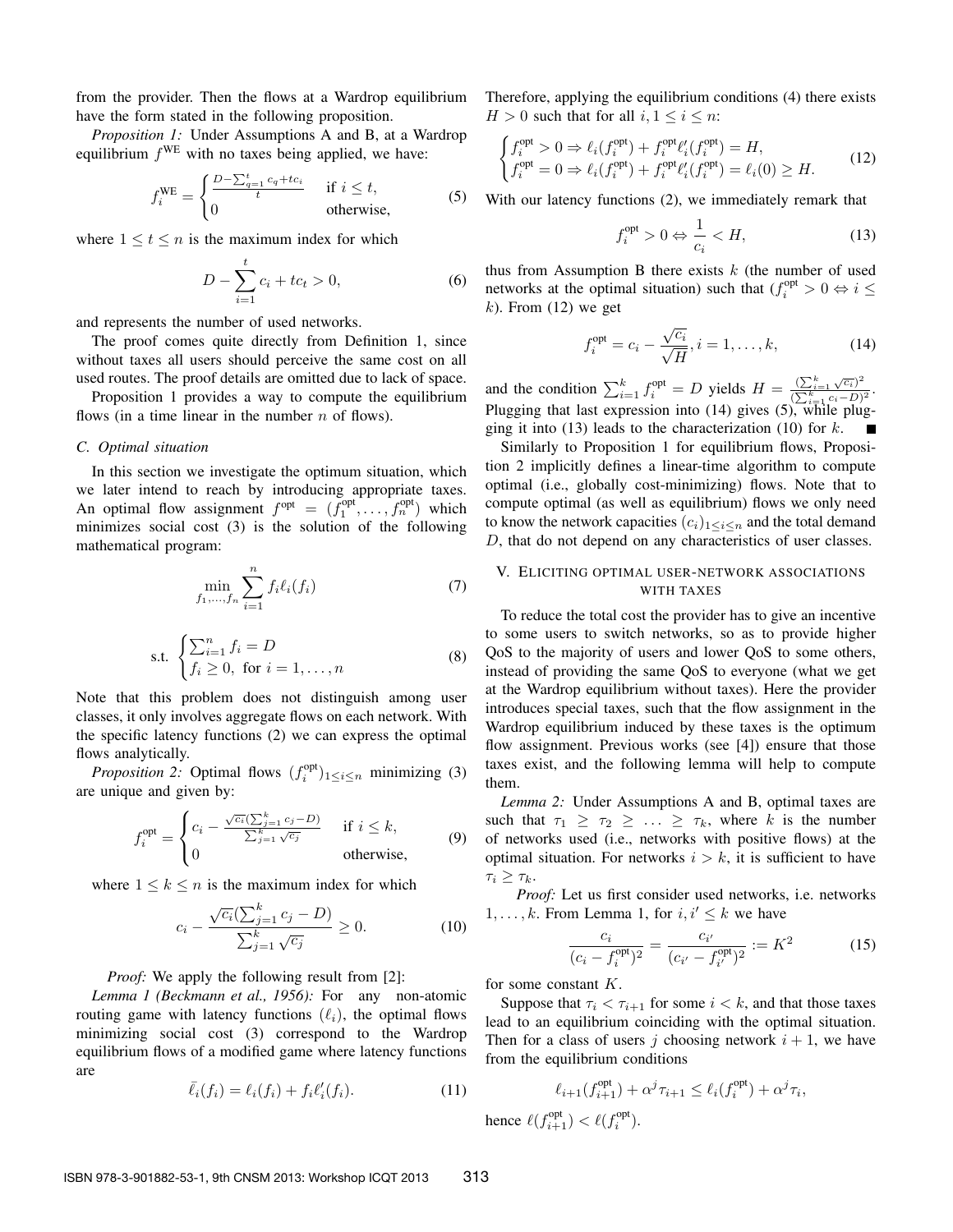But  $\ell_i(f_i^{\text{opt}}) = 1/(c_i - f_i^{\text{opt}}) = K/\sqrt{c_i}$  from (15), therefore since  $c_i \geq c_{i+1}$  we have  $\ell(f_{i+1}^{\text{opt}}) \geq \ell(f_i^{\text{opt}})$ , a contradiction.

Now, we consider networks  $k+1, \ldots, n$ , which do not carry any flow in the optimal situation: no user should prefer one of those networks to their current one. In particular, denoting by  $i$  a class sending flow to network k under optimal taxes, we must have

$$
\ell_i(0) + \alpha^j \tau_i \ge \ell_k(f_k^{\text{opt}}) + \alpha^j \tau_k, \ \forall i = k+1, \dots, n,
$$

thus

$$
\tau_i \ge \frac{\ell_k(f_k^{\text{opt}}) - \ell_i(0)}{\alpha^j} + \tau_k, \ \forall i = k+1, \dots, n. \tag{16}
$$

But from (12) we have  $\ell_k(f_k^{\text{opt}}) - \ell_i(0) \leq 0$ , therefore taking  $\tau_i \geq \tau_k$  is sufficient to ensure that (16) holds, i.e., that networks  $i = k + 1, \ldots, n$  are not chosen by users. Now we provide a method to calculate the optimal taxes:

*Proposition 3:* Under Assumptions A and B, the following taxes are optimal:

$$
\tau_{i+1} = \tau_i + \frac{\ell_i(f_i^{\text{opt}}) - \ell_{i+1}(f_{i+1}^{\text{opt}})}{\alpha^{s_i}},\tag{17}
$$

for  $i = 1, \ldots, n - 1$ , with  $\tau_1$  taken arbitrarily, and with

$$
s_i := \min\left\{ j : \sum_{r=1}^i f_r^{\text{opt}} \le \sum_{q=1}^j d^q \right\}.
$$
 (18)

For networks used at the optimal situation (networks with  $f_i^{\text{opt}} > 0$ ), the index  $s_i$  represents the class with maximum sensitivity among those sending flow to network *i*.

*Proof:* For a network i with positive optimal flow, we define  $\alpha_i^{\text{max}}$  and  $\alpha_i^{\text{min}}$  as respectively the maximum and minimum sensitivities among classes sending some flow to network *i* (i.e., classes *j* such that  $f_i^j > 0$ ). Then the Wardrop equilibrium conditions for classes choosing networks  $i$  and  $i + 1$  (both with positive optimal flows) yield

$$
\alpha_i^{\max}(\tau_i - \tau_{i+1}) \le \ell_{i+1}(f_{i+1}^{\text{opt}}) - \ell_i(f_i^{\text{opt}}) \le \alpha_{i+1}^{\min}(\tau_i - \tau_{i+1})
$$

Since  $\tau_i \ge \tau_{i+1}$  from Lemma 2, we obtain  $\alpha_i^{\max} \le \alpha_{i+1}^{\min}$ .

• If  $\alpha_i^{\max} = \alpha_{i+1}^{\min}$  then a class of users, denoted by  $j'$ , is indifferent between both networks. From the Wardrop equilibrium conditions we have:

$$
\ell_i(f_i) + \alpha^{j'} \tau_i = \ell_{i+1}(f_{i+1}) + \alpha^{j'} \tau_{i+1}.
$$
 (19)

From this we derive (17), with  $j'$  satisfying (18).

• If  $\alpha_i^{\max} < \alpha_{i+1}^{\min}$ , then this corresponds to a rare case, when two neighbor classes are perfectly divided, and there is no class whose users are indifferent between both networks. One more time using the Wardrop equilibrium conditions we write:

$$
\begin{cases} \ell_i(f_i) + \alpha_i^{\max} \tau_i \le \ell_{i+1}(f_{i+1}) + \alpha_i^{\max} \tau_{i+1} \\ \ell_i(f_i) + \alpha_{i+1}^{\min} \tau_i \ge \ell_{i+1}(f_{i+1}) + \alpha_{i+1}^{\min} \tau_{i+1}. \end{cases} \tag{20}
$$

These two inequalities imply that

$$
\tau_i + \frac{\ell_i(f_i) - \ell_{i+1}(f_{i+1})}{\alpha_i^{\max}} \leq \tau_{i+1} \leq \tau_i + \frac{\ell_i(f_i) - \ell_{i+1}(f_{i+1})}{\alpha_{i+1}^{\min}}.
$$

So, in this particular case a whole range of taxes for network  $i + 1$  induce an optimal division of users. Note that our proposition in Equation (17) falls in that range.

For networks with empty flows in the optimal situation, our proposition is still valid. Indeed, since taxes decrease with the network index, the class  $m$  with the highest sensitivity to price is the first class which would be interested in connecting to these empty networks. It is easy to see that the taxes defined by (17) will prevent them from doing this. If  $k$  is the maximum index of a network with non-empty flow in optimal situation, then from the Wardrop equilibrium conditions we should have:

$$
\ell_k(f_k^{\text{opt}}) + \alpha^m \tau_k \le \ell_i(0) + \alpha^m \tau_i \qquad \forall i > k,
$$
 (21)

which is verified with the tax defined by (17).

Like the two previous propositions in the paper, Proposition 3 implicitly defines an algorithm to compute optimal taxes: Proposition 2 should first be applied to obtain optimal flows, then (18) provides the value of  $s_i$  for each network i to be inserted into (17) so as to get the tax value.

The freedom to arbitrary choose  $\tau_1$  gives us an interesting feature: the provider could regulate his total revenue by adjusting appropriately  $\tau_1$  without any harm to the social cost. For example,  $\tau_1$  could be set (to a negative value) such that the total revenue is null.

The intuition behind Proposition 3 is illustrated in Figure 2. We already know from Lemma 2 that the bigger tax should be



Fig. 2. Example of user distribution among networks with optimal taxes for the case  $m = 4, n = 3$ : class-1 (resp. class-4) users all attach to network 1 (resp. 3), while class-2 (resp. class-3) users are split among networks 1 and 2 (resp. 2 and 3).

charged on networks with lower indexes (bigger capacities). This in turn means that the "richest" users are connected to them (the smaller their sensitivity values). Thus, the least price-sensitive users will choose network 1. On the example on Figure 2, the total flow of class-1 users is not enough to ensure an optimal flow  $f_1^{\text{opt}}$  in network 1. So, the following (by sensitivity value) class should fulfill the optimal flow in network 1. The total flow of classes 1 and 2 is bigger than the optimal flow  $f_1^{\text{opt}}$ , so we have to split users from class 2. Here we should use the Wardrop equilibrium conditions to find an expression for  $\tau_2$  depending on  $\tau_1$ , this condition meaning that users of class 2 are indifferent between networks 1 and 2.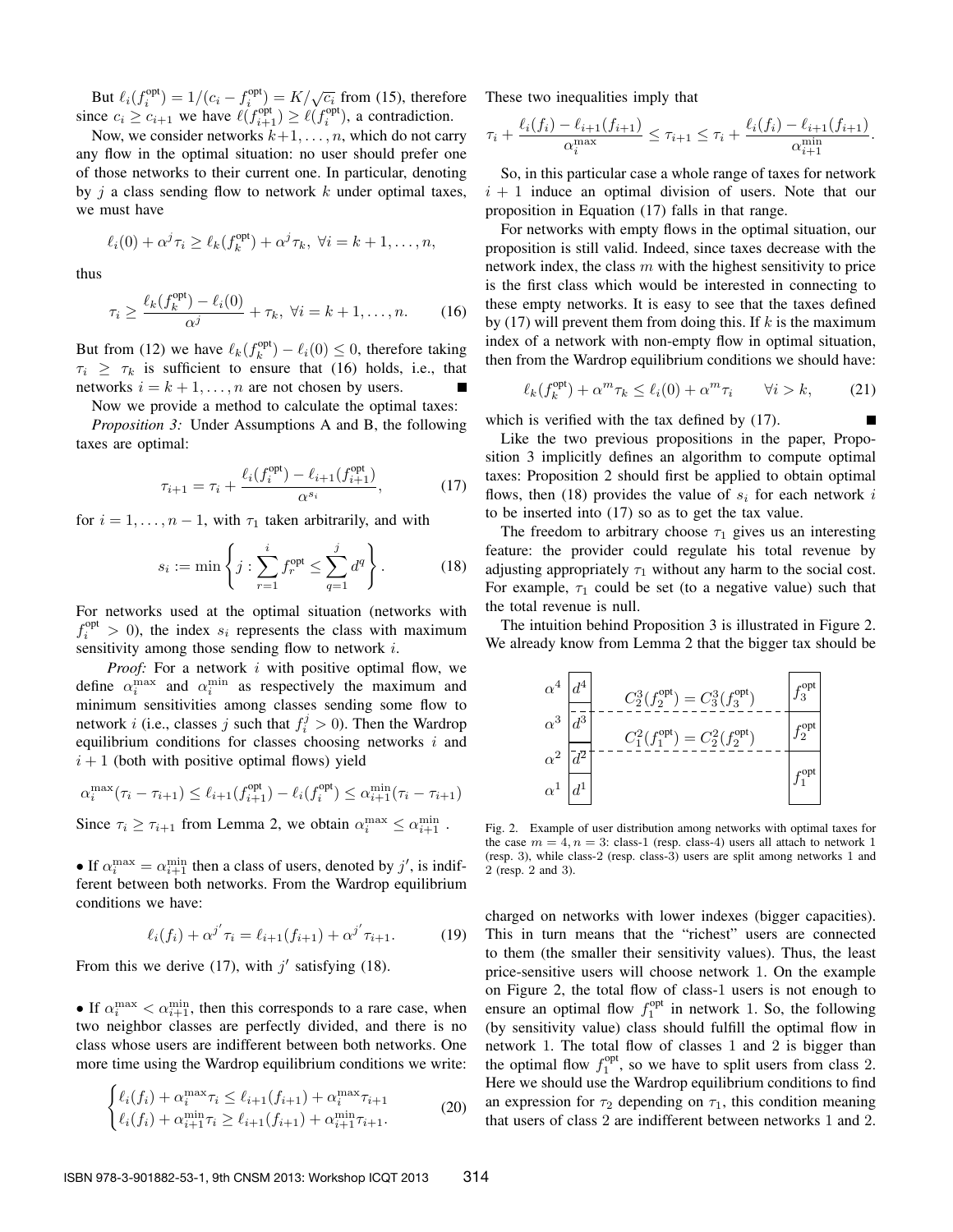In general, the only computational difficulty is to find a class with users indifferent between two networks with consecutive indices. In the proposed example, it is class 2 for networks 1 and 2, and class 3 for networks 2 and 3.

# VI. EFFICIENCY ANALYSIS

In this section we present some analytical investigations about the efficiency of our taxation method. As an efficiency measure we use the Price of Anarchy (PoA), which is the ratio between the total cost value achieved from the selfish users behavior and the minimum total cost value that could be reached by coordinating users [12]. This value is larger or equal to one. The larger the PoA, the less efficient the selfish users behavior, while if the PoA equals one, then selfish user behavior leads to an optimal situation and no intervention is needed. Recall that the taxes computed in Proposition 3 drive the system to an optimal situation, i.e., to a situation with PoA equal to one.

### *A. Influence of heterogeneity on the PoA*

At first, we provide the PoA values while varying the heterogeneity among networks, which comes from the different capacities. For simplicity, we consider capacities of the form  $c_i = c_0 w^{i-1}$  for  $i = 1, \ldots, n$ , where we call  $w \in (0, 1]$  the homogeneity value. On Figure 3 we plot the PoA for different values of the total user demand  $D$ , with  $c_0$  such that the total capacity of the system equals 10 [Mbit/s]. We observe more heterogeneous systems lead to a larger worst-case PoA (higher inefficiency due to user selfishness). It is especially clear when total demand is close to the total capacity value (i.e, the system is congested), but for very heterogeneous systems the PoA is quite high even for small demand values, thus the introduction of taxes would lead to significant performance gains.



Fig. 3. PoA versus total demand  $D$  with  $n = 10$  and total capacity equal to 10 [Mbit/s].

# *B. The PoA interpretation*

Finally, we present two counterparts for the Price of Anarchy in our model. For simplicity, we consider only a case with two networks in which  $c_1 = 4$  [Mbit/s] and  $c_2 = 11$ 



Fig. 4. Demand gain versus PoA, for different demand levels in the case of two networks.



Fig. 5. Capacity gain versus PoA, for different demand levels in the case of two networks.

[Mbit/s]. First, Figure 4 shows how many more users the operator could serve if using network resources in an optimal way for the same total cost, compared to the case when he does not influence users behavior. In a somehow similar way, Figure 5 indicates the capacity (or investment) reduction that would lead to an unchanged total cost, just because of effective resource management. These two values are comparable to the Price of Anarchy, but have the advantage of being convertible into monetary gains, probably more appealing to network providers. These figures have to be understood as follows. Consider a system with relative load equal to 0.7 (dotted curve) and a PoA of 1.02: Figure 4 show that if we optimize resource usage (e.g., through optimal taxes), we could have 2% more users in our system without increasing the total cost. The analogical explanation works for Figure 5: in the same situation, if we introduce optimal taxes, we can decrease our system's capacity by 2% without changing the overall cost perceived by users.